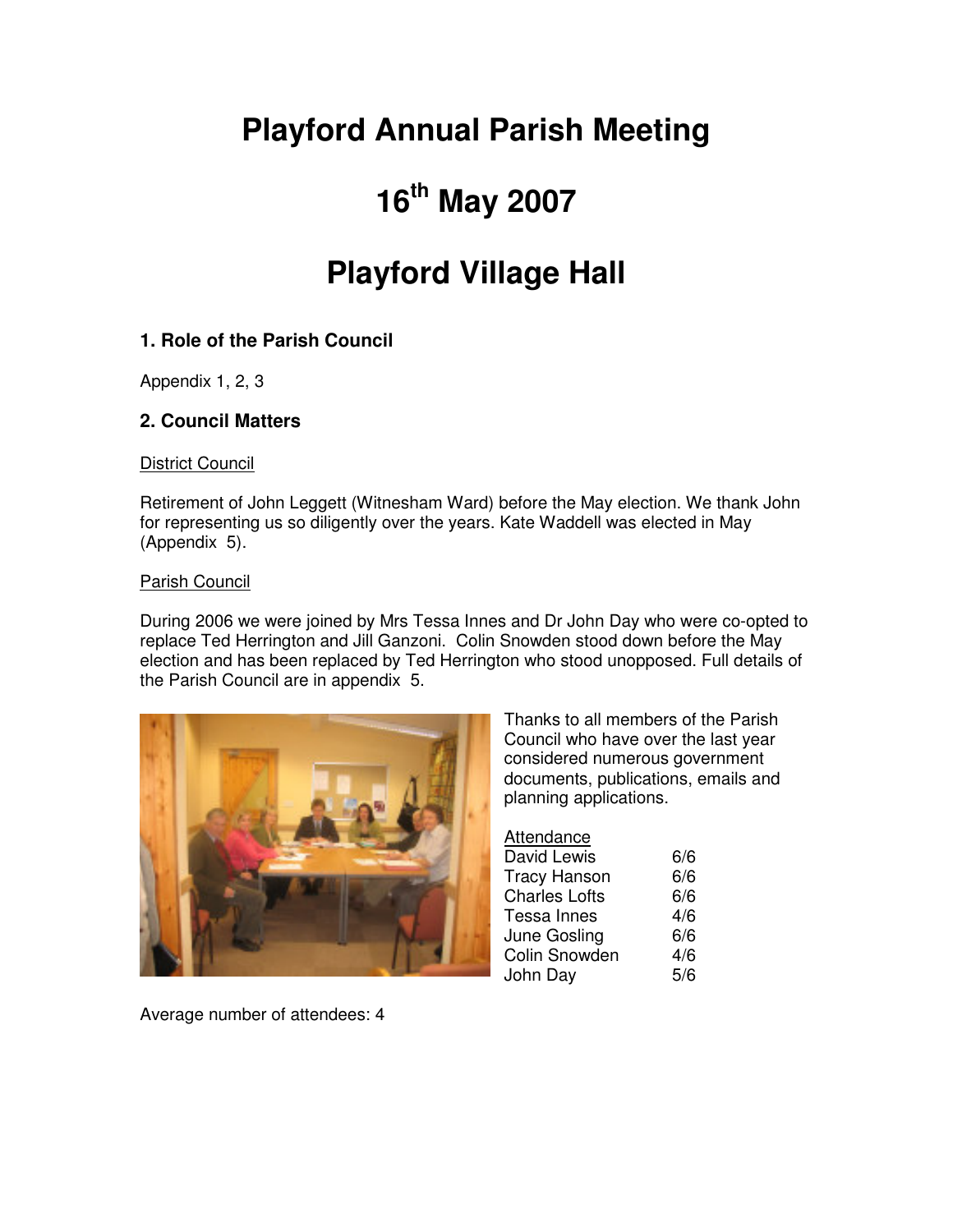### **3. Parish Website**

#### http://www.onesuffolk.co.uk/PlayfordPC

The website continues to develop. It contains sections on the Parish Council including the minutes of all meetings since September 2006. It also contains sections on the Church, Local History, a Diary and a Photo Gallery. Sarah Cartwright our Clerk is the current Webmaster. For those wishing to help please contact Sarah on:

| Mrs Sarah<br>Cartwright | Hillside<br>The Street<br>Clerk to the<br>Council<br>Little Bealings<br>IP13 6LJ | 01473<br>621050 | playfordpc@hotmail.co.uk |
|-------------------------|----------------------------------------------------------------------------------|-----------------|--------------------------|
|-------------------------|----------------------------------------------------------------------------------|-----------------|--------------------------|

### **4. John Belstead Playing Field**



In November 2006 we were approached by members of the John Belstead Playing Field Project. This ambitious project to create a wonderful recreation facility for the populations of Playford, Little an Great Bealings was unanimously supported by the Parish Council. We agreed to contribute our share (£660) of the local play equipment grant for 2006/7.

#### **5. SID**

Speed Indicator Display : Butts Lane – Mean Speed 32mph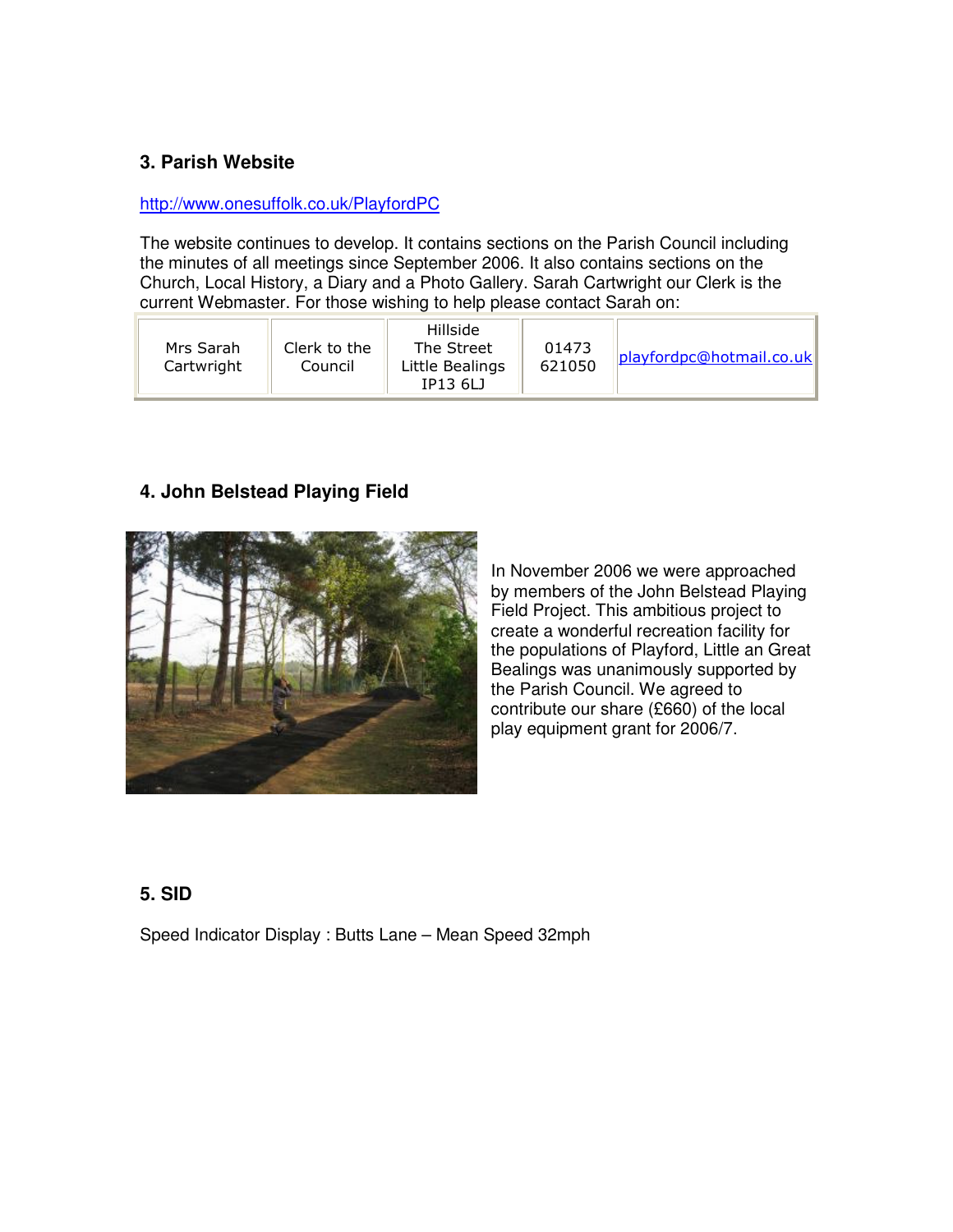#### **6. Abolition of the Slave Trade**



Brian Seward surpassed himself in organising a major event in the village on 25th March to celebrate the links between Playford and Clerkson and his role in the abolition of the slave trade. Many members of the Clerkson family attended, the Wordsworth family were also represented as was the Ipswich Caribbean Association.

#### **7. Parish Plan**

Whilst not a statutory requirement it is high recommended that all Parishes develop a Parish Plan and indeed a target has been set by Suffolk Coastal of 60% by 2008 and 100% by 2010. Playford Parish Council agreed to co-host a meeting of the 3 Parishes (Playford, Liittle and Great Bealings) to discuss the advantages and disadvantages of producing a Parish Plan and to consider whether we should work together as 3 Parishes or proceed on our own.

Over 100 people attended and it was agreed by a majority to proceed with a joint steering committee and consultation phase together. A decision on the production of joint or separate Action Plans was deferred until after the questionnaire results have been analysed.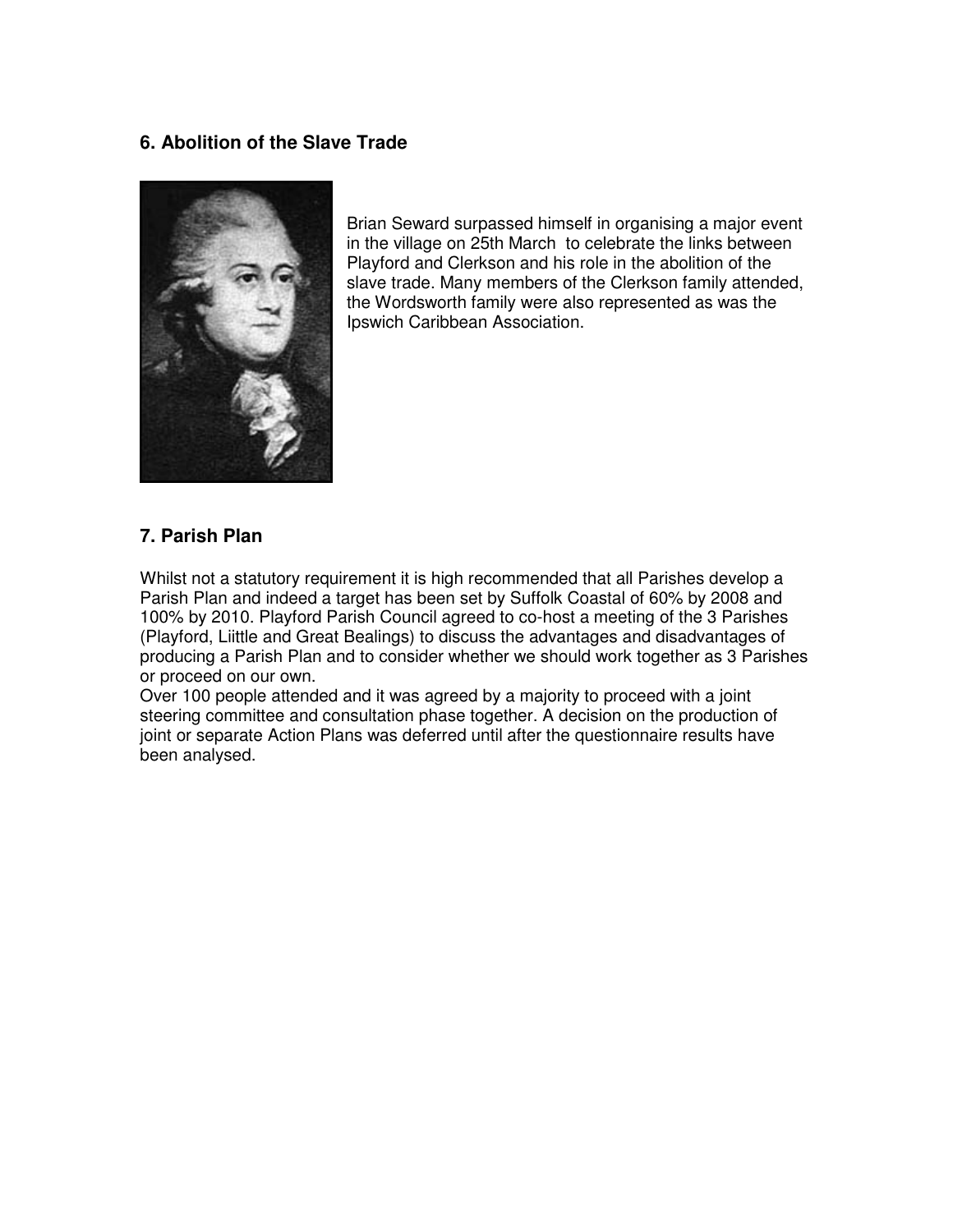## **The Annual Parish Meeting**

The Annual Parish Meeting is not a meeting of the Parish Council. The Local Government Act 1972 dictates that a parish meeting must assemble annually on some day between March 1 $_{\rm st.}$  and June 1 $_{\rm st.}$  and that local residents may speak on any matter of local interest.

The Parish Council is charged with the task of organising such a meeting, which may not begin prior to 6 p.m. Not less than seven clear days public notice is to be given of the meeting. The 1972 Act says that the Chairman of the Parish Council must preside over the meeting if he is present. If he is absent then the Vice-Chairman must preside. If neither is in attendance, the meeting elects a chairman from those local government electors for the parish present.

Though a parish meeting may discuss parish affairs, its resolutions (if any) differ considerably in their legal consequences. In the majority of cases a resolution is persuasive only; the parish council may legally disregard it and leave the electors to their remedy at the next election. Unlike a parish council meeting, a parish meeting is not required to vote in any particular way, and so the chairman may ascertain the effect of the voting from any evidence which may in the circumstances lead to an accurate result; thus a voice vote may in the case of an overwhelming majority be sufficient, but when opposing opinions are represented with approximate equality, a count must be taken. Only those registered as electors in the parish may vote although any member of the public may attend the meeting. The chairman's declaration of the result is final. The right of the parish meeting to discuss parish affairs extends to any public matter of a parochial nature and is not confined to the exercise of the statutory nature of the parish council. The parish meeting may accordingly pass resolutions on the public activities or policies in the parish of any other local authority, public body, government department or public service provided that they affect the parish specially and are not such as are calculated to affect the whole country or all parishes equally.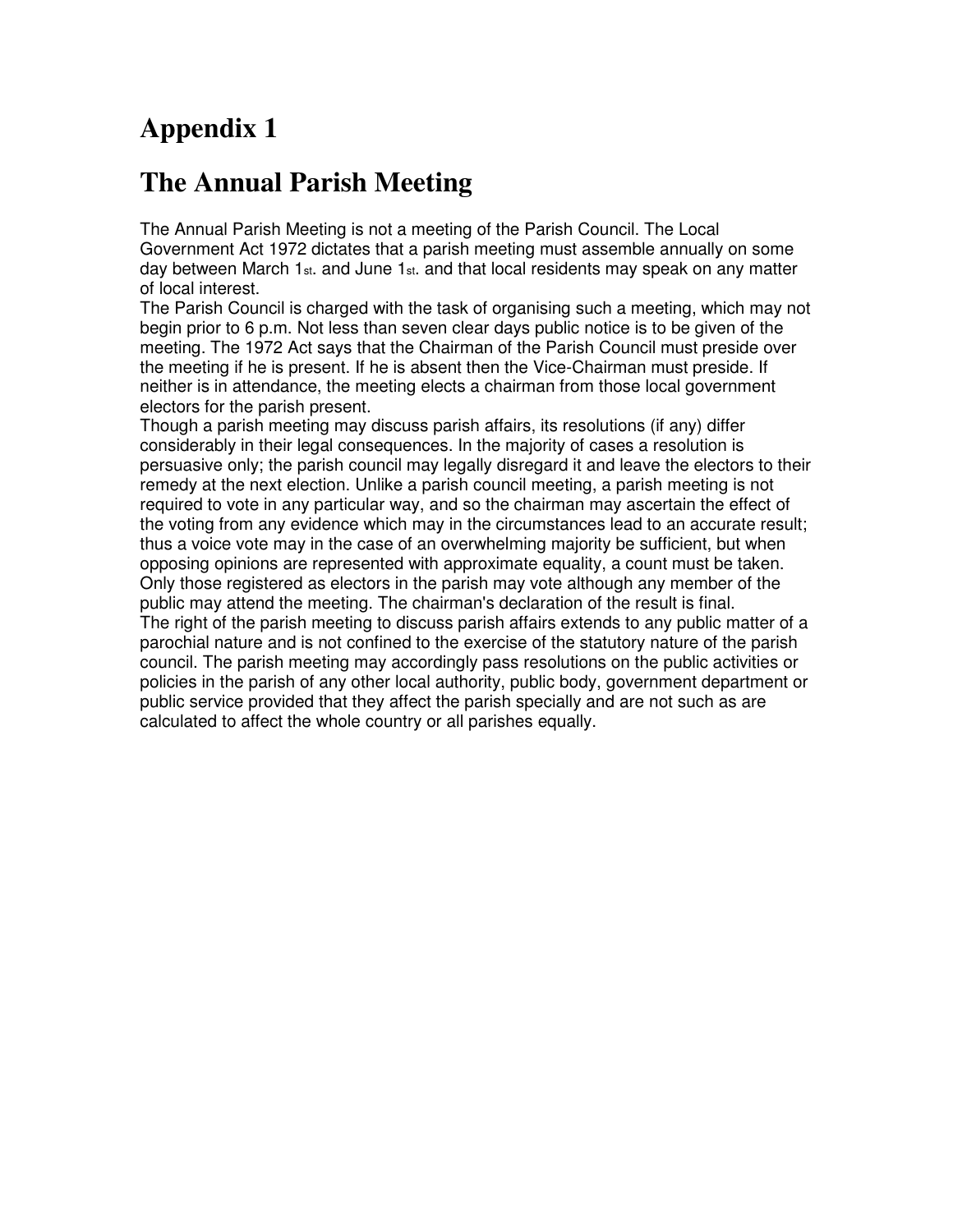# **What is a Parish Council?**

#### *It is the first tier of Local Government and was created by statute in 1894.*

**Before 1894, for many years, the affairs of the parishes had been administered by a vestry, or meeting of the village inhabitants.** Inevitably these meetings were dominated by the squire, the parson and the principal ratepayers and some became 'select vestries', only open to those people deemed 'suitable' to serve. In many parishes, particularly rural ones, the system worked perfectly well, in others it was virtually non-existent or very inefficient.

For a variety of reasons, including a general movement towards greater 'democracy'; and a desire to break the power of the Church of England over the lives of nonconformists and nonbelievers, a Bill was promoted to create Parish Councils. After a difficult passage through parliament and many amendments, this Bill became an Act in 1894. Its effect was to transfer all non ecclesiastical functions from the church to the elected Parish Councils. Some other functions were added, such as those relating to the burial of the dead, which had, many years before, been vested in Burial Boards, an early form of QUANGO.

The regulations under which the first Parish Councils operated were not very tight at that stage and the influence of the church was not so easily to be diminished.

| (Parish Government, 1894 -1994, by<br>K P Poole and Brian Keith-Lucas,<br>published by The National<br><b>Association of Local Councils in</b><br>1994) | "In the choice of chairmen of parish councils"<br>there was considerable evidence of traditional<br>deference.<br>In the old vestries the parson had always taken the<br>chair and now nearly one parish in five chose the<br>parson as their first chairman, co-opting him for<br>that purpose if he had not been elected to the |
|---------------------------------------------------------------------------------------------------------------------------------------------------------|-----------------------------------------------------------------------------------------------------------------------------------------------------------------------------------------------------------------------------------------------------------------------------------------------------------------------------------|
|                                                                                                                                                         | council."                                                                                                                                                                                                                                                                                                                         |

There were many anomalies and difficulties encountered in the years between 1894 and 1972, when the present basic Local Government Act came into being. A full and very entertaining account of these years can be found in the above quoted book.

Much has changed since 1894, despite the impression given by the*"The Vicar of Dibley"* TV series*.* Parish Councils are closely regulated and the amount of administrational bureaucracy and red tape has increased exponentially in the past few years, with an accompanying rise in costs of audit and insurance. On the other hand, with lines of responsibility more clearly drawn, there now appears to be no general animosity towards the church and some villages still have the parson on the Parish Council. That is, if s/he has the time to spare, because the church has also changed considerably, with greatly enlarged parishes, few curates and the same problem with red tape and mountains of post.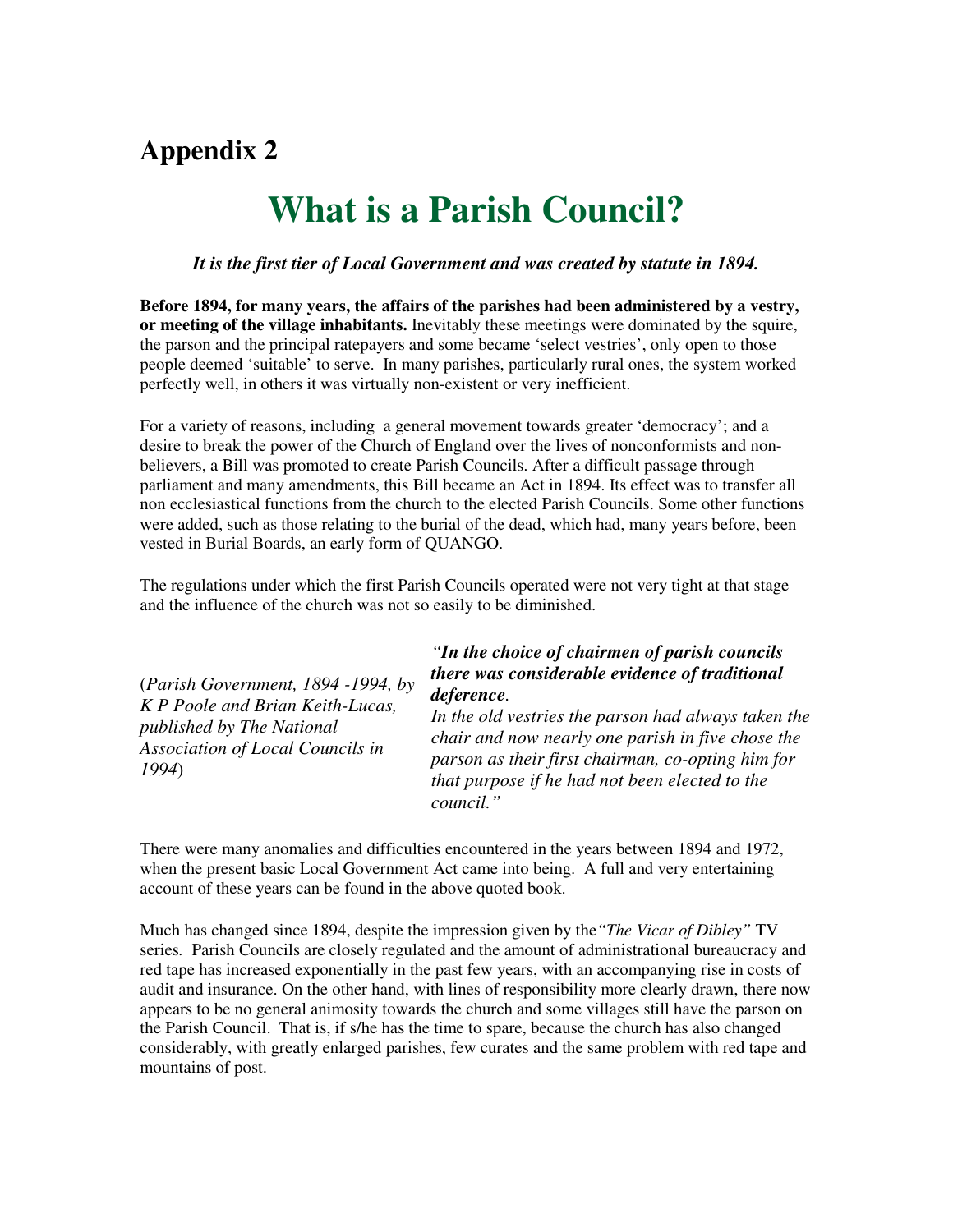## **Powers and Responsibilities of Parish Councils**

*The Local Government Act, 1972,* is the one most often referred to when describing the modern powers and responsibilities of Parish Councils but it is augmented by many earlier and later Acts, such as *The Criminal Justice and Public Order, Act 1994,* which, on the face of it, would not appear to relate to Parish Councils but which gave them a long needed ability to pay for measures to combat crime and the fear of crime in villages.

Parish Councils may only spend public money on projects or actions for which they have a Statutory Power. Breaking this rule is likely to result in a PC's accounts being refused by the auditor and, possibly, the individual councillors being required to repay the money illegally expended. For those of an enquiring nature, a list of the legislation conferring some of these powers appears at the end of this section.

There is still, as there was in 1894, only one power which the Parish Council must consider using and that is to provide allotments for the labouring poor, if asked for them. All other powers are voluntary - the Parish Council is not obliged to exercise them and indeed the majority would find it difficult to raise enough money to exercise them all on a permanent basis.

## **Raising the wind**

Parish Councils are empowered to raise money for their activities through a tax (the "precept") on the village residents which is collected on their behalf by the District Council, as an addition to the District and County Council Tax. This is then paid to the Parish Council in two equal instalments.

Two neighbouring Parish Councils might require the same amount of money to function but the fewer houses there are in a village, the more each household is obliged to pay towards raising this sum. Thus, the actual tax paid by similar houses in neighbouring villages could differ widely. Though not actually 'capped' in their expenditure, as are the Principal Councils, the activities of many smaller Parish Councils are effectively limited by this difficulty; to what, in vulgar parlance, *'the market can stand'.* To combat this, smaller councils are being encouraged to combine for some large projects and share the expense across a wider base.

Borrowing is allowed, up to a prescribed limit and with permission, but this is of limited help to a small parish because, of course, the loan (plus interest) has to be repaid from slim resources.

Grants may be obtained for specific purposes from various sources, not least the District Council. Very few, if any of these, can be used for maintenance or general administration purposes.

Limited fund raising can be done but this is so hedged about by restrictions that, in the main, it is hardly worthwhile for a very small council.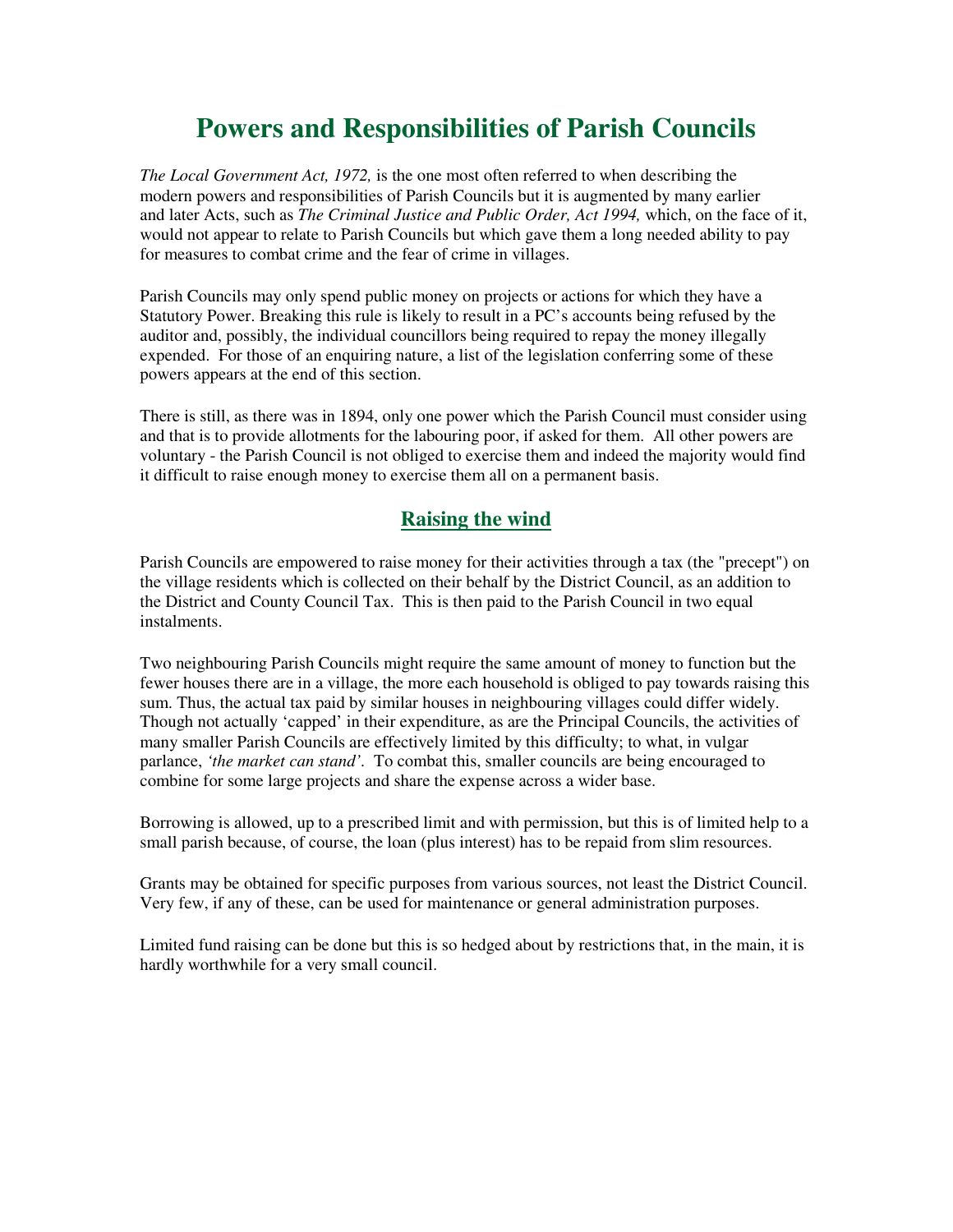# **Some Statutory Powers of Parish and Town Councils**

#### **Local Government Act 1972**

| s.101                                            | Assume a function delegated by another authority                                                                                                  |
|--------------------------------------------------|---------------------------------------------------------------------------------------------------------------------------------------------------|
| s.111                                            | Ensure effective discharge of council functions                                                                                                   |
| s.112                                            | Employ someone to carry out council functions                                                                                                     |
| s.124                                            | Buy or lease land for the community                                                                                                               |
| s.142                                            | Publicise council and local authority functions                                                                                                   |
| s.144                                            | Encourage tourism                                                                                                                                 |
| s.145                                            | Provide entertainment                                                                                                                             |
| s.150                                            | Raise money by precept (Council Tax)                                                                                                              |
| s.175                                            | <b>Train councillors</b>                                                                                                                          |
| s.214                                            | Assume responsibility for a closed churchyard                                                                                                     |
| s.222                                            | Make representation at public enquiries                                                                                                           |
| s.226                                            | Acquire historical records                                                                                                                        |
| <b>Sch.13</b>                                    | Borrow money                                                                                                                                      |
| Sch.16 para 20                                   | Comment upon planning applications                                                                                                                |
|                                                  | <b>Local Government (Miscellaneous Provisions) Act 1953</b>                                                                                       |
| s.4                                              | Provide bus shelters                                                                                                                              |
|                                                  | <b>Local Government (Miscellaneous Provisions) Act 1976</b>                                                                                       |
| s.19                                             | Provide or support recreational facilities                                                                                                        |
| <b>Open Spaces Act 1906</b>                      |                                                                                                                                                   |
| s.9                                              | Acquire and manage any open space including valuable<br>habitats.                                                                                 |
| s.10                                             | Administer open space held in trust<br>Provide lighting for any open space                                                                        |
| <b>Commons Act 1899</b>                          |                                                                                                                                                   |
| s.5                                              | Manage common land                                                                                                                                |
| <b>Public Health Act 1875</b>                    |                                                                                                                                                   |
| s.164<br>(see also LGA, 1972 sch.<br>14 para 27) | Acquire and manage land for a village green<br>Provide parks, pleasure grounds, public walks<br>Make bylaws to prevent dog fouling or to ban dogs |
| <b>Public Health Act 1961</b>                    |                                                                                                                                                   |
| s.54                                             | Provide a boating lake                                                                                                                            |
|                                                  |                                                                                                                                                   |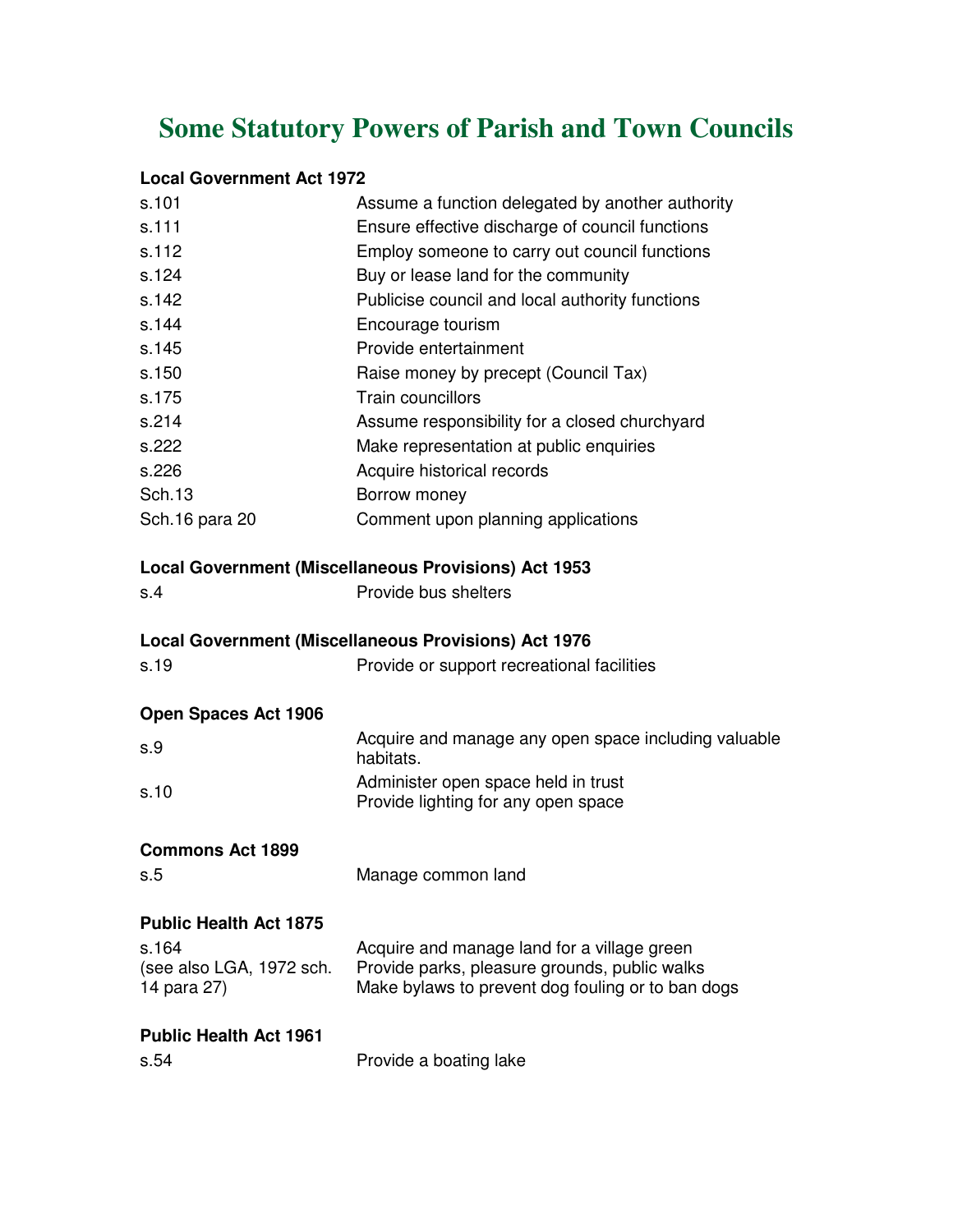| <b>Public Health Act 1936</b>                         |                                                                                        |  |
|-------------------------------------------------------|----------------------------------------------------------------------------------------|--|
| s.87                                                  | Maintain public toilets                                                                |  |
| s.125                                                 | Use a local water course to obtain water                                               |  |
| s.260                                                 | Maintain a local water course                                                          |  |
| The Countryside Act 1958                              |                                                                                        |  |
| s.27                                                  | Erect signs for a right of way                                                         |  |
| <b>Highways Act 1980</b>                              |                                                                                        |  |
| s.30                                                  | Create a right of way                                                                  |  |
| s.43                                                  | Maintain a right of way                                                                |  |
| s.96                                                  | Plant verges with trees shrubs and bulbs (with Highways<br>Authority consent)          |  |
| <b>Road Traffic Regulation Act 1984</b>               |                                                                                        |  |
| s.57                                                  | Take action to relieve traffic congestion<br><b>Provide Parking facilities</b>         |  |
| <b>Parish Councils Act 1957</b>                       |                                                                                        |  |
| s.1                                                   | Provide roadside seats (with Highways Authority consent)                               |  |
| s.3 (see also LGA 1972<br>Sch14, para 34)             | Provide lighting for footways and public places                                        |  |
| Litter Act 1983                                       |                                                                                        |  |
| s.5                                                   | Provide litter bins                                                                    |  |
|                                                       |                                                                                        |  |
| <b>Smallholding and allotments Act 1908</b>           |                                                                                        |  |
| s.26                                                  | Provide allotments                                                                     |  |
| s.34                                                  | Acquire land for common pasture                                                        |  |
| Local Government (Records) Act 1962                   |                                                                                        |  |
| s.1                                                   | Make community records available to the public                                         |  |
| s.2                                                   | Purchase records of local interest                                                     |  |
| s.4                                                   | Support local archives                                                                 |  |
| National Parks and Access to the Countryside Act 1949 |                                                                                        |  |
| s.16                                                  | Make agreement with English Nature to manage council-<br>owned land as nature reserve. |  |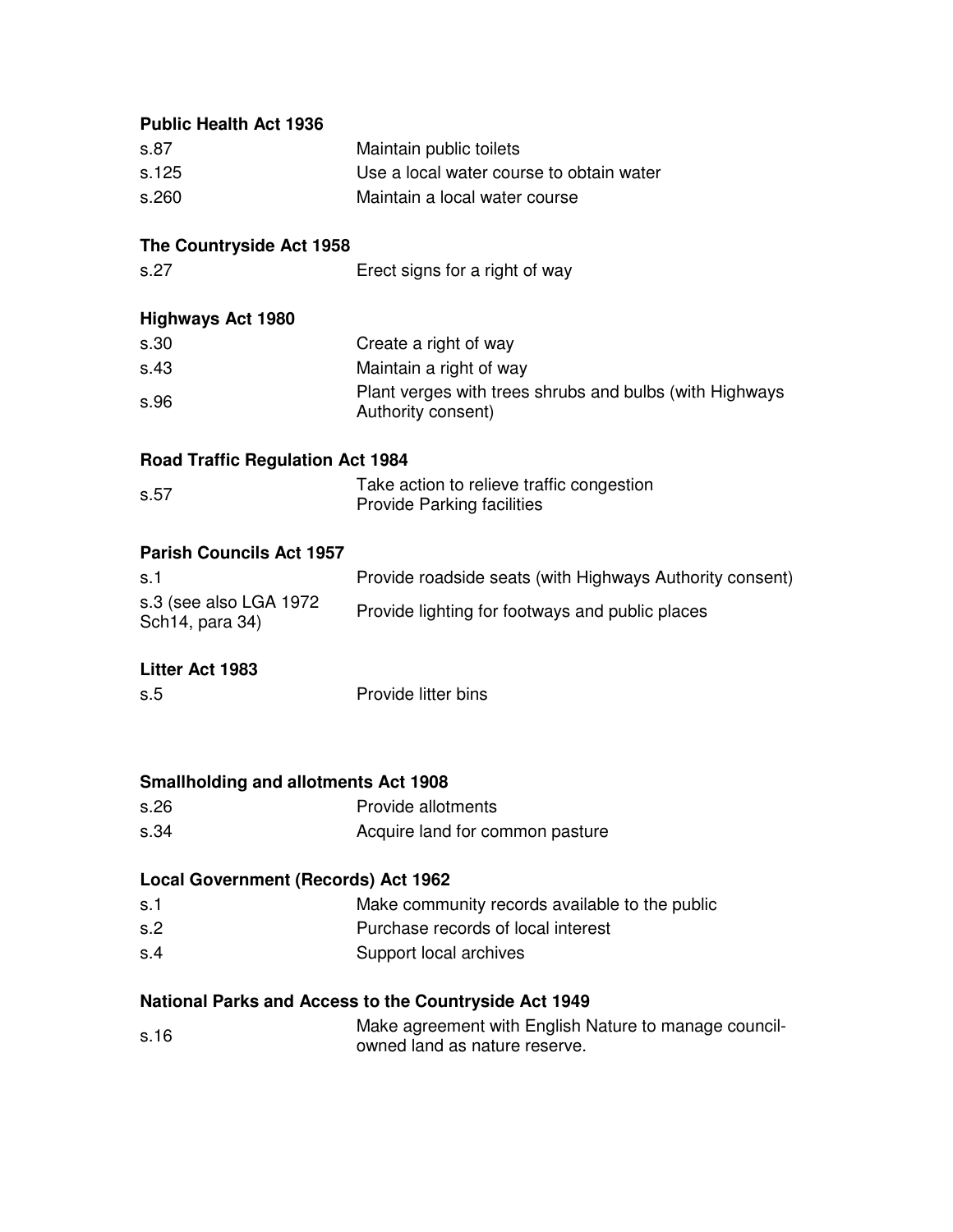#### **The Wildlife and Countryside Act, 1981**

s.39 Local authorities make management agreements with landowners

**Environmental Protection Act 1990**  and **Litter (Animal Droppings) Order 1991**

Must keep own land free of litter and dog faeces

*There are many other Acts and Statutes* which govern the activities of Parish Councils and these are being added to every few months. It is quite a job to keep up with them and that is why this Council subscribes to membership of Suffolk Association of Local Councils *SALC http://www.onesuffolk.co.uk/SALC*

With thanks to Ellisfield Parish Council for use of this text.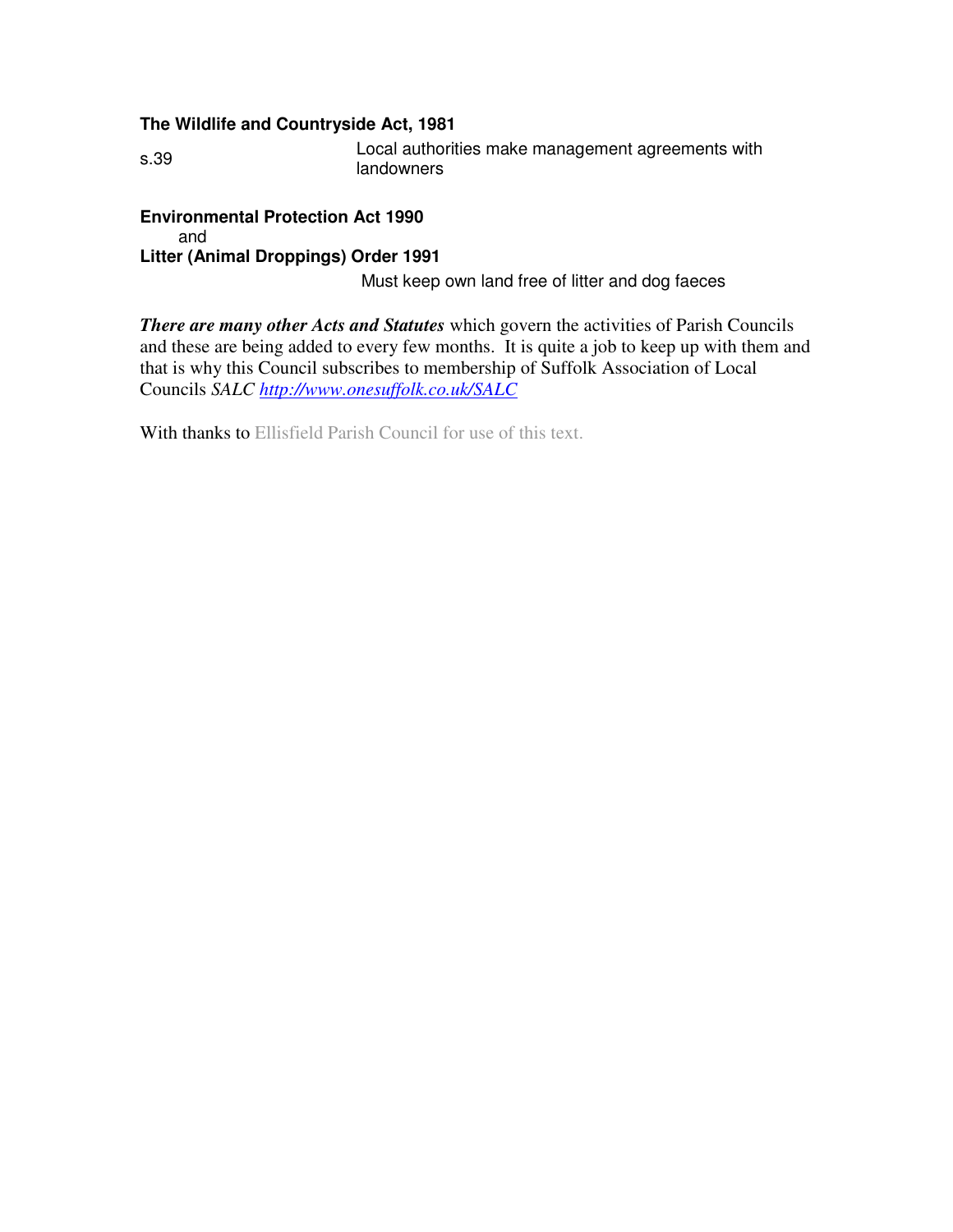There are three tiers of local government in Suffolk:

#### **• Suffolk County Council**

Suffolk County Council is responsible for the major services that are provided across the whole county. These include:

o Education: Schools, community education, higher education grants

o Social Care: Caring for the elderly, those with physical or learning disabilities, those with mental health problems, and children and families that need protection and support. o Libraries & Heritage: Lending books, CDs and videos; providing information and reference services; providing public access to IT; managing records offices and archives; supporting arts and museums.

o Highways Safety and Improvement: Maintaining and improving roads and pavements; promoting and implementing road safety measures.

o Transport: Co-ordinating and supporting public transport.

o Environment: Waste disposal; maintaining footpaths and Rights of Way; conserving the countryside and public access to it; archaeological services.

o Public Safety: Fire and fire safety; Trading Standards.

#### • **7 District and Borough Councils In Suffolk**

These provide services in their local areas, such as:

- o Environmental Health
- o Housing
- o Planning/Building Control
- o Waste Collection
- o Licensing
- o Leisure & Tourism
- o Electoral Registers
- o Pest & Dog Control

#### • **419 Parish and Town Councils in Suffolk**

These have responsibilities only in their immediate area and sometimes in conjunction with other councils for the likes of:

- o Allotments
- o Bus Shelters
- o Cemeteries
- o Markets
- o Public Conveniences
- o Public Open Spaces and Playing Fields
- o Planting and Maintaining Road Verges etc.
- o Village Halls and Community Centres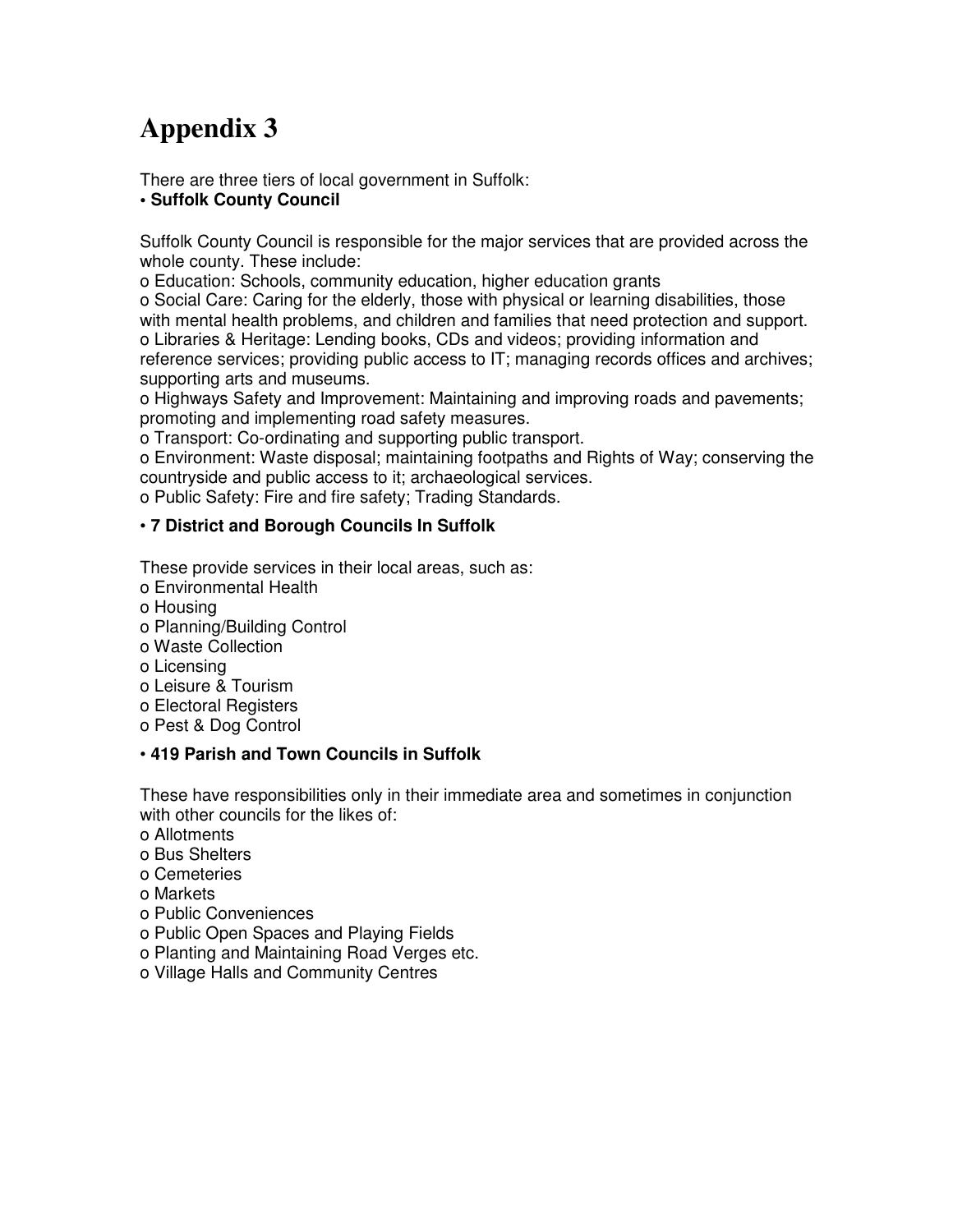## **Code of Conduct**

### The Ten General Principles

The general principles governing your conduct under the *Relevant Authorities (General*) Principles) Order 2001 are set out below:

#### **Selflessness**

**1.** Members should serve only the public interest and should never improperly confer an advantage or disadvantage on any person.

#### Honesty and Integrity

**2.** Members should not place themselves in situations where their honesty and integrity may be questioned, should not behave improperly and should on all occasions avoid the appearance of such behaviour.

#### **Objectivity**

**3.** Members should make decisions on merit, including when making appointments, awarding contracts, or recommending individuals for rewards or benefits.

#### **Accountability**

**4.** Members should be accountable to the public for their actions and the manner in which they carry out their responsibilities, and should co-operate fully and honestly with any scrutiny appropriate to their particular office.

#### **Openness**

**5.** Members should be as open as possible about their actions and those of their authority, and should be prepared to give reasons for those actions.

#### Personal Judgement

**6.** Members may take account of the views of others, including their political groups, but should reach their own conclusions on the issues before them and act in accordance with those conclusions.

#### Respect for Others

**7.** Members should promote equality by not discriminating unlawfully against any person, and by treating people with respect, regardless of their race, age, religion, gender, sexual orientation or disability. They should respect the impartiality and integrity of the authority's statutory officers, and its other employees.

#### Duty to Uphold the Law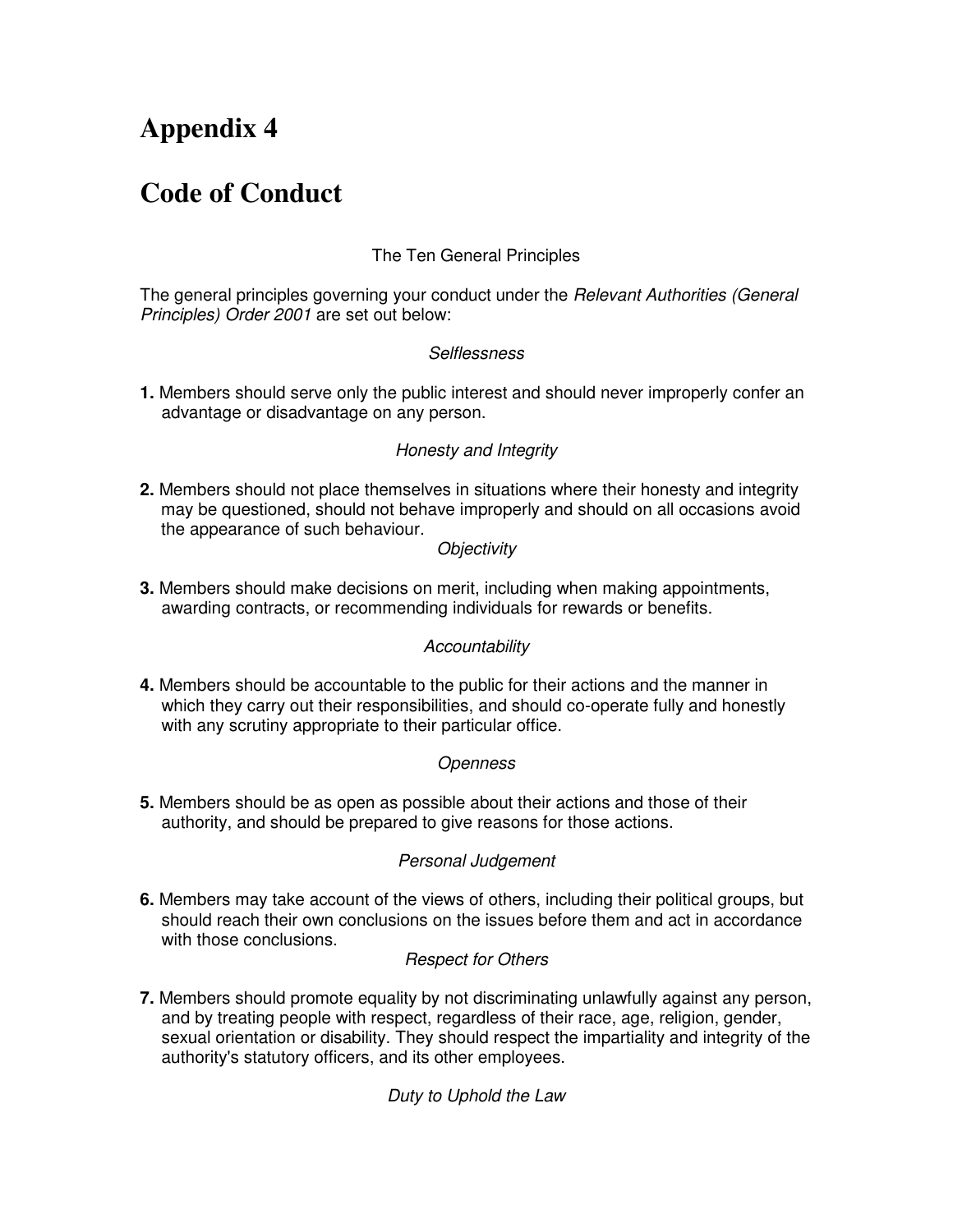**8.** Members should uphold the law and, on all occasions, act in accordance with the trust that the public is entitled to place in them.

#### **Stewardship**

**9.** Members should do whatever they are able to do to ensure that their authorities use their resources prudently and in accordance with the law.

#### Leadership

**10.**Members should promote and support these principles by leadership, and by example, and should act in a way that secures or preserves public confidence.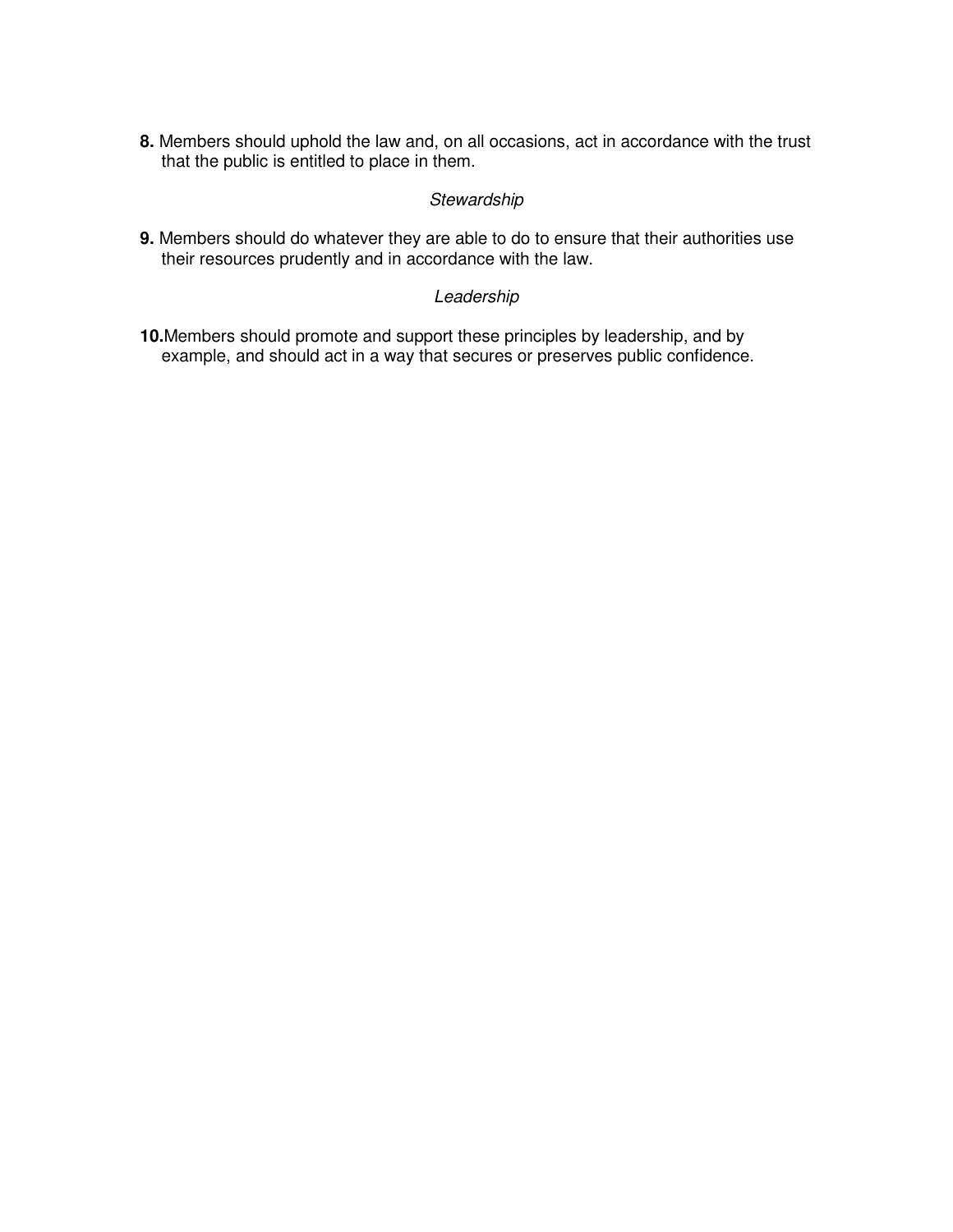## **County Councillor**

**Name: Peter Bellfield Ward: Carlford Part: Conservative** The Old Rectory Grundisburgh Road **Clopton** Woodbridge Suffolk IP13 6QB



Tel: 01473 735259

Fax: 01473 735859 Email: peter.bellfield@suffolkcc.gov.uk **Committee Appointments** Resources, Finance and Performance Scrutiny Committee (Chairman) Scrutiny Management Board

Statement of Accounts Sub-Committee

(Vice-Chairman)

# **District Councillor**

**Name:** Kate Waddell.

**Ward:** Witnesham **Party:** Conservative **Parish(es):** Playford, Swilland, Tuddenham St Martin, Westerfield, Witnesham. **Address:** The Willows, Giles Way, Witnesham, Ipswich IP6 9HB. **Telephone:** 01473 785174 **Email:** kate.waddell@suffolkcoastal.gov.uk